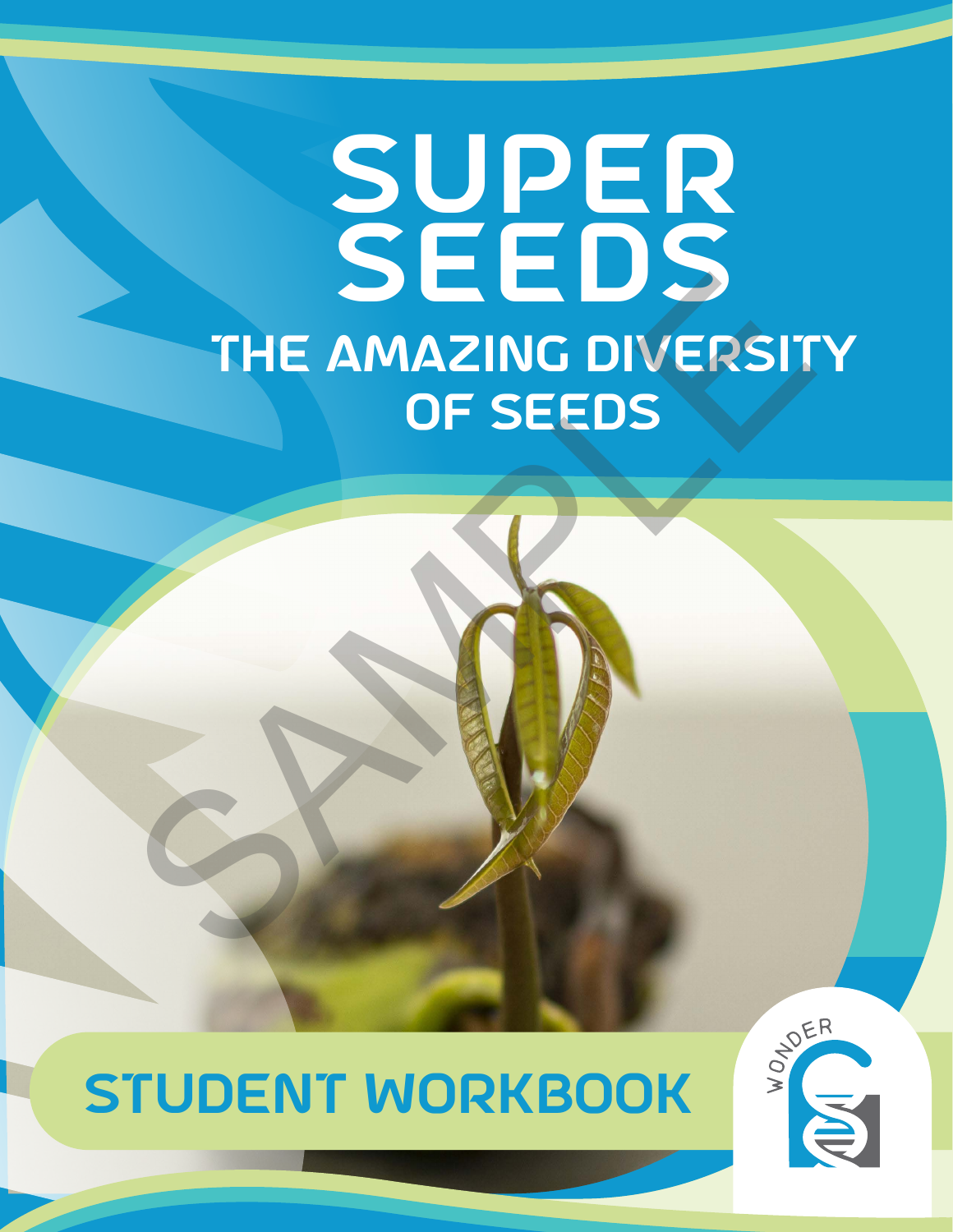#### **1. Write two things you noticed when sorting the seeds.**

**2. Write two questions you have about the seeds.**

**Let's explore more about seed types.**



Did you notice the seeds were different shapes, sizes, and colors? When something has many different kinds, we can say it has **diversity.**  Why do you think seeds have diversity? One reason is each type of seed grows a different plant. If there was only one type of seed, only one type of plant would grow.

Another reason is that seed diversity changes how a plant is pollinated. Let's learn more about pollination!

What's going on in this picture? Plants have pollen. **Pollen** is a small, sticky powder that helps plants make seeds. The bee has pollen on its legs. The bee is a **pollinator.** Butterflies and birds are pollinators too. Pollinators move pollen from plant to plant so the plants can make seeds. This is called **pollination.** From plant to plant.<br>
From plant to plant.<br>
The magnetic plant.<br>
Subsets and the seeds.<br>
Subset and the seeds were<br>
Something has many different than the seeds were<br>
something has many different than the seeds were<br>
someth

4 STICKY LEGS 5 **from plant to plant.**

> Bees have hair on their legs that collect the pollen. As the bees move from plant to plant, the pollen spreads.

**A**

2

**CT<sup>I</sup>VIT<sup>Y</sup>**

**Pollinators help plants make more plants. In this activity, you will learn about pollen and how bees spread pollen** 



*LEARNING GOALS:* 

**I can make a model to show pollination and seed dispersal by an animal.**

## POLLINATION -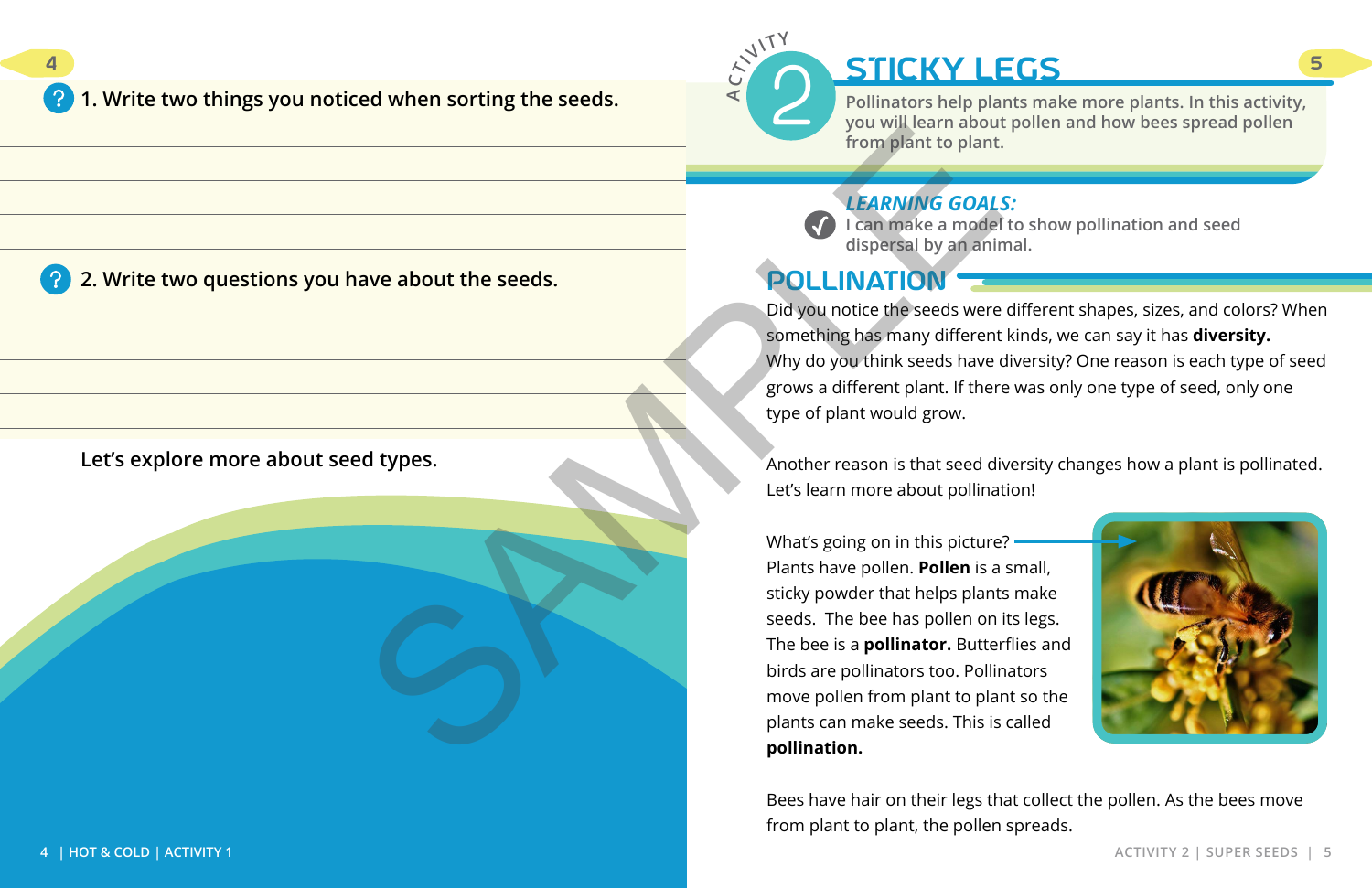**10 | SUPER SEEDS | ACTIVITY 2 ACTIVITY 3 | SUPER SEEDS | 11**

# SHOW WHAT YOU KNOW MOVING WITHOUT FEET

#### step 1

Draw the path the bee took to pollinate the flower.

#### STEP 2

Draw an arrow showing the parts of the pollinator that helped move pollen.

#### STEP 3

Draw a picture of another type of pollinator on a plant. Label your pollen and pollinator.

STEP 2<br>
DIRECTION TO Seeds need to learn how animals reserved to the spow seeds need to learn how animals represent to the political text of the political text of the political text of the political text of the political t

## **SEED DISPERSAL**



**Pollen helps a plant make seeds. What happens next? The seeds need to move away from their parent plant to grow. Seeds need help to move. In this activity, you will learn how animals move seeds.**

### *LEARNING GOALS:*

- **I can make a model to show pollination and seed**
- **I can see what is the same and different about organisms**



- **Fur**
- **Feather**
- **Wildflower seeds**

**dispersal by an animal. in habitats.**



After the plant makes seeds, the seeds need to move away from other plants. If they are too close to other plants, the seeds will not get enough sunlight or water to live.

How can a seed move if it doesn't have feet? Seeds can move with the help of feathers of animals as they walk by or lay down near plants.

- animals. Some seeds have rough edges. The edges hook to the fur and
- When the animal moves, the seed goes with it to a new home. This is

called seed dispersal. Dispersal is the spreading out of seeds.



#### **FROM THE KIT:**





14

15